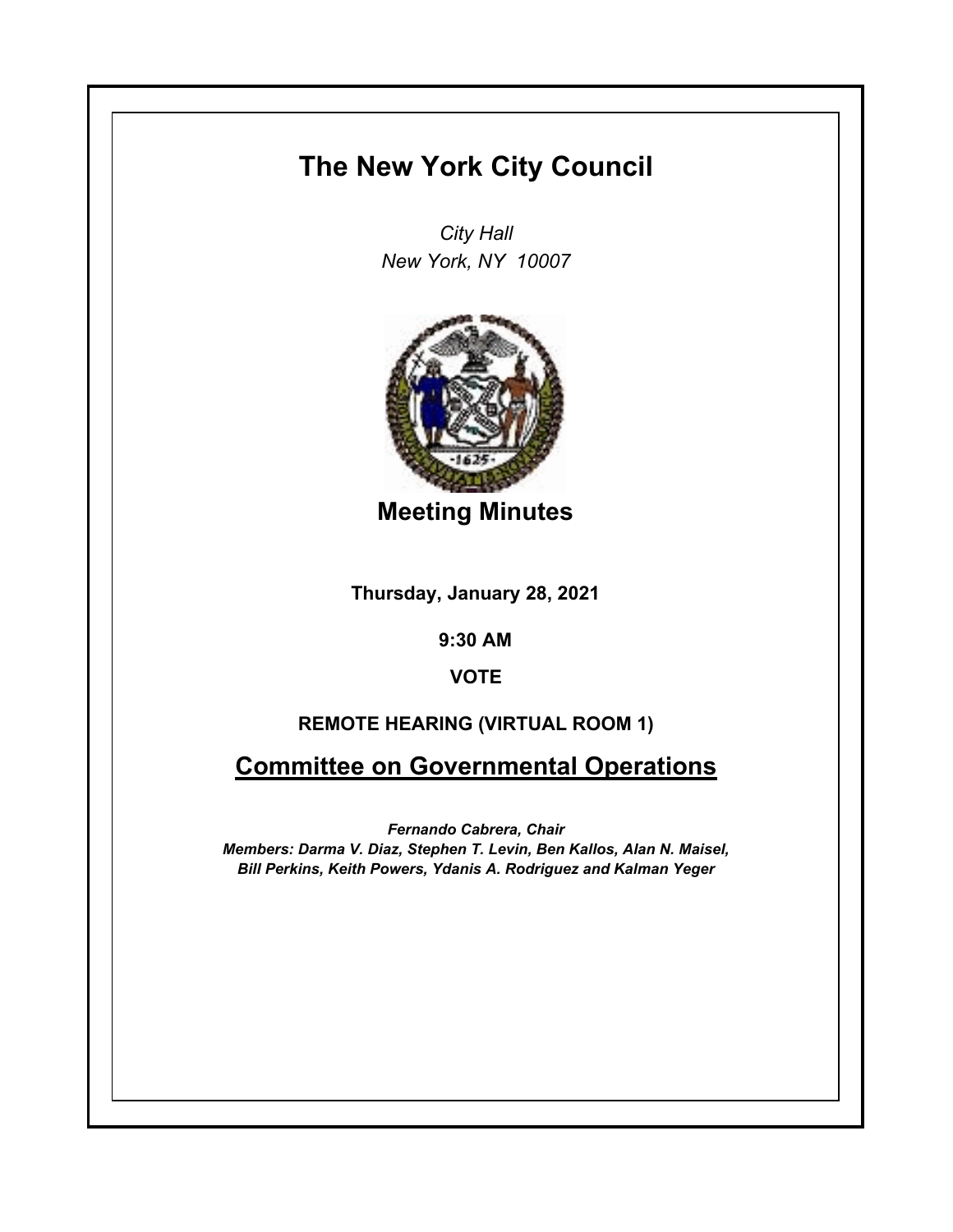| Roll Call     |                                                                                                                                                                                                                                                                                                                                                                                                                                                                                                                                                                                                                                                                                   |
|---------------|-----------------------------------------------------------------------------------------------------------------------------------------------------------------------------------------------------------------------------------------------------------------------------------------------------------------------------------------------------------------------------------------------------------------------------------------------------------------------------------------------------------------------------------------------------------------------------------------------------------------------------------------------------------------------------------|
|               | Present: Cabrera, D. Diaz, Kallos, Levin, Maisel, Perkins, Powers, Rodriguez and Yeger                                                                                                                                                                                                                                                                                                                                                                                                                                                                                                                                                                                            |
|               | Other Council Members Attending: Cumbo, Koslowitz, Grodenchik and Ampry-Samuel                                                                                                                                                                                                                                                                                                                                                                                                                                                                                                                                                                                                    |
| Int 1420-2019 | A Local Law in relation to requiring a study and report on 311                                                                                                                                                                                                                                                                                                                                                                                                                                                                                                                                                                                                                    |
|               | complaints resulting in unconfirmed conditions                                                                                                                                                                                                                                                                                                                                                                                                                                                                                                                                                                                                                                    |
|               | Attachments: Summary of Int. No. 1420-C, Summary of Int. No. 1420-B, Summary of Int.<br>No. 1420-A, Summary of Int. No. 1420, Int. No. 1420, February 13, 2019 -<br>Stated Meeting Agenda with Links to Files, Hearing Transcript - Stated<br>Meeting 2-13-19, Proposed Int. No. 1420-A - 9/9/19, Proposed Int. No.<br>1420-B - 1/19/21, Committee Report 1/21/20, Hearing Testimony 1/21/20,<br>Hearing Transcript 1/21/20, Proposed Int. No. 1420-C - 1/21/21, Committee<br>Report 1/28/21, Hearing Transcript 1/28/21, Committee Report - Stated<br>Meeting, January 28, 2021 - Stated Meeting Agenda with Links to Files, Int.<br>No. 1420-C (FINAL), Fiscal Impact Statement |
|               | Proposed Int. No. 1420-C                                                                                                                                                                                                                                                                                                                                                                                                                                                                                                                                                                                                                                                          |
|               | This Introduction was Hearing Held by Committee                                                                                                                                                                                                                                                                                                                                                                                                                                                                                                                                                                                                                                   |
|               | Attachments: Summary of Int. No. 1420-C, Summary of Int. No. 1420-B, Summary of Int.<br>No. 1420-A, Summary of Int. No. 1420, Int. No. 1420, February 13, 2019 -<br>Stated Meeting Agenda with Links to Files, Hearing Transcript - Stated<br>Meeting 2-13-19, Proposed Int. No. 1420-A - 9/9/19, Proposed Int. No.<br>1420-B - 1/19/21, Committee Report 1/21/20, Hearing Testimony 1/21/20,<br>Hearing Transcript 1/21/20, Proposed Int. No. 1420-C - 1/21/21, Committee<br>Report 1/28/21, Hearing Transcript 1/28/21, Committee Report - Stated<br>Meeting, January 28, 2021 - Stated Meeting Agenda with Links to Files, Int.<br>No. 1420-C (FINAL), Fiscal Impact Statement |
|               | This Introduction was Amendment Proposed by Comm                                                                                                                                                                                                                                                                                                                                                                                                                                                                                                                                                                                                                                  |
|               | Attachments: Summary of Int. No. 1420-C, Summary of Int. No. 1420-B, Summary of Int.<br>No. 1420-A, Summary of Int. No. 1420, Int. No. 1420, February 13, 2019 -<br>Stated Meeting Agenda with Links to Files, Hearing Transcript - Stated<br>Meeting 2-13-19, Proposed Int. No. 1420-A - 9/9/19, Proposed Int. No.<br>1420-B - 1/19/21, Committee Report 1/21/20, Hearing Testimony 1/21/20,<br>Hearing Transcript 1/21/20, Proposed Int. No. 1420-C - 1/21/21, Committee<br>Report 1/28/21, Hearing Transcript 1/28/21, Committee Report - Stated<br>Meeting, January 28, 2021 - Stated Meeting Agenda with Links to Files, Int.<br>No. 1420-C (FINAL), Fiscal Impact Statement |
|               | This Introduction was Amended by Committee                                                                                                                                                                                                                                                                                                                                                                                                                                                                                                                                                                                                                                        |
|               |                                                                                                                                                                                                                                                                                                                                                                                                                                                                                                                                                                                                                                                                                   |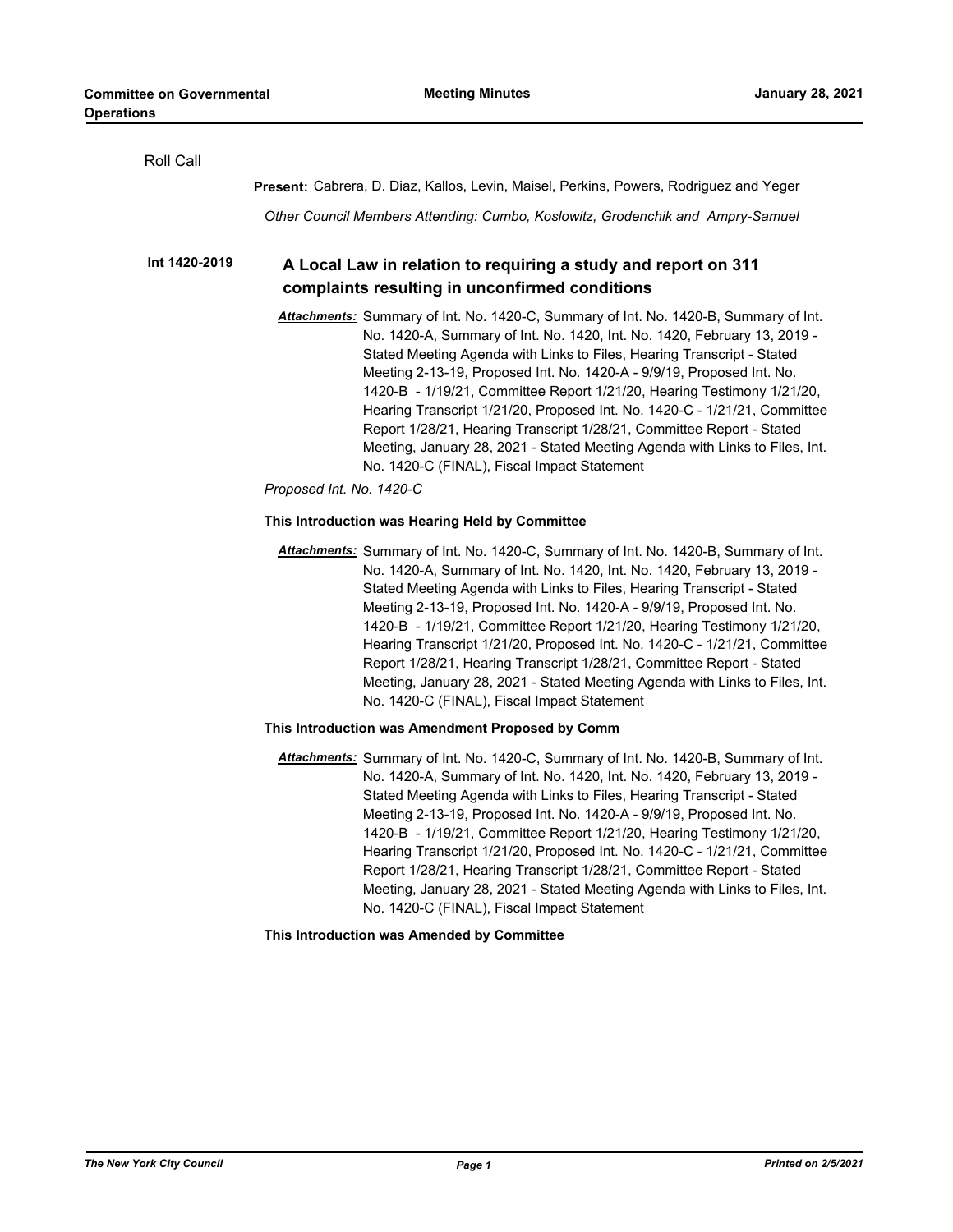#### **A Local Law in relation to requiring a study and report on 311 complaints resulting in unconfirmed conditions Int 1420-2019-C**

*Attachments:* Summary of Int. No. 1420-C, Summary of Int. No. 1420-B, Summary of Int. No. 1420-A, Summary of Int. No. 1420, Int. No. 1420, February 13, 2019 - Stated Meeting Agenda with Links to Files, Hearing Transcript - Stated Meeting 2-13-19, Proposed Int. No. 1420-A - 9/9/19, Proposed Int. No. 1420-B - 1/19/21, Committee Report 1/21/20, Hearing Testimony 1/21/20, Hearing Transcript 1/21/20, Proposed Int. No. 1420-C - 1/21/21, Committee Report 1/28/21, Hearing Transcript 1/28/21, Committee Report - Stated Meeting, January 28, 2021 - Stated Meeting Agenda with Links to Files, Int. No. 1420-C (FINAL), Fiscal Impact Statement

**A motion was made that this Introduction be Approved by Committee approved by Roll Call.**

- Affirmative: 9- Cabrera, D. Diaz, Kallos, Levin, Maisel, Perkins, Powers, Rodriguez and Yeger
- **A Local Law to amend the administrative code of the city of New York, in relation to requiring 311 to notify each agency when a request for service or complaint has not been closed within the number of days specified by such agency's service level agreement Int 1832-2019**
	- *Attachments:* Summary of Int. No. 1832-B, Summary of Int. No. 1832-A, Summary of Int. No. 1832, Int. No. 1832, December 19, 2019 - Stated Meeting Agenda with Links to Files, Hearing Transcript - Stated Meeting 12-19-19, Minutes of the Stated Meeting - December 19, 2019, Committee Report 1/21/20, Hearing Testimony 1/21/20, Hearing Transcript 1/21/20, Proposed Int. No. 1832-A - 1/27/20, Proposed Int. No. 1832-B - 1/21/21, Committee Report 1/28/21, Hearing Transcript 1/28/21, Committee Report - Stated Meeting, January 28, 2021 - Stated Meeting Agenda with Links to Files, Int. No. 1832-B (FINAL), Fiscal Impact Statement

*Proposed Int. No. 1832-B*

# **This Introduction was Hearing Held by Committee**

*Attachments:* Summary of Int. No. 1832-B, Summary of Int. No. 1832-A, Summary of Int. No. 1832, Int. No. 1832, December 19, 2019 - Stated Meeting Agenda with Links to Files, Hearing Transcript - Stated Meeting 12-19-19, Minutes of the Stated Meeting - December 19, 2019, Committee Report 1/21/20, Hearing Testimony 1/21/20, Hearing Transcript 1/21/20, Proposed Int. No. 1832-A - 1/27/20, Proposed Int. No. 1832-B - 1/21/21, Committee Report 1/28/21, Hearing Transcript 1/28/21, Committee Report - Stated Meeting, January 28, 2021 - Stated Meeting Agenda with Links to Files, Int. No. 1832-B (FINAL), Fiscal Impact Statement

# **This Introduction was Amendment Proposed by Comm**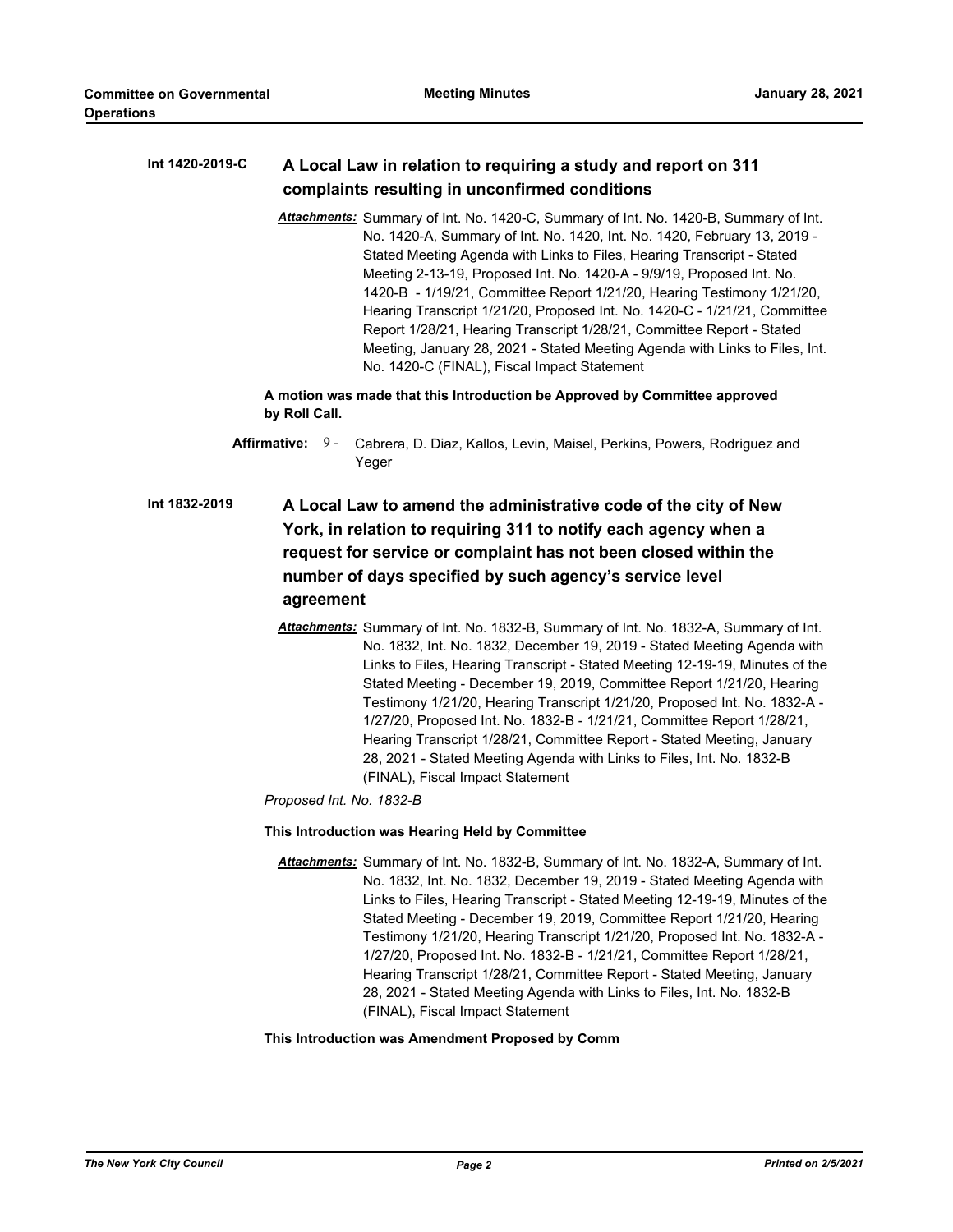*Attachments:* Summary of Int. No. 1832-B, Summary of Int. No. 1832-A, Summary of Int. No. 1832, Int. No. 1832, December 19, 2019 - Stated Meeting Agenda with Links to Files, Hearing Transcript - Stated Meeting 12-19-19, Minutes of the Stated Meeting - December 19, 2019, Committee Report 1/21/20, Hearing Testimony 1/21/20, Hearing Transcript 1/21/20, Proposed Int. No. 1832-A - 1/27/20, Proposed Int. No. 1832-B - 1/21/21, Committee Report 1/28/21, Hearing Transcript 1/28/21, Committee Report - Stated Meeting, January 28, 2021 - Stated Meeting Agenda with Links to Files, Int. No. 1832-B (FINAL), Fiscal Impact Statement

**This Introduction was Amended by Committee**

**A Local Law to amend the administrative code of the city of New York, in relation to requiring 311 to notify each agency when a request for service or complaint has not been closed within the number of days specified by such agency's service level agreement Int 1832-2019-B**

> *Attachments:* Summary of Int. No. 1832-B, Summary of Int. No. 1832-A, Summary of Int. No. 1832, Int. No. 1832, December 19, 2019 - Stated Meeting Agenda with Links to Files, Hearing Transcript - Stated Meeting 12-19-19, Minutes of the Stated Meeting - December 19, 2019, Committee Report 1/21/20, Hearing Testimony 1/21/20, Hearing Transcript 1/21/20, Proposed Int. No. 1832-A - 1/27/20, Proposed Int. No. 1832-B - 1/21/21, Committee Report 1/28/21, Hearing Transcript 1/28/21, Committee Report - Stated Meeting, January 28, 2021 - Stated Meeting Agenda with Links to Files, Int. No. 1832-B (FINAL), Fiscal Impact Statement

# **A motion was made that this Introduction be Approved by Committee approved by Roll Call.**

**Affirmative:** Cabrera, D. Diaz, Kallos, Levin, Maisel, Perkins, Powers, Rodriguez and Yeger Affirmative: 9-

#### **A Local Law in relation to a voter education campaign regarding ranked choice voting Int 1994-2020**

*Attachments:* Summary of Int. No. 1994-A, Summary of Int. No. 1994, Int. No. 1994, July 28, 2020 - Stated Meeting Agenda with Links to Files, Hearing Transcript - Stated Meeting 7-28-20, Minutes of the Stated Meeting - July 28, 2020, Committee Report 12/7/20, Hearing Testimony 12/7/20, Hearing Transcript 12/7/20, Proposed Int. No. 1994-A - 1/27/21, Committee Report 1/28/21, Hearing Transcript 1/28/21, Committee Report - Stated Meeting, January 28, 2021 - Stated Meeting Agenda with Links to Files, Int. No. 1994-A (FINAL), Fiscal Impact Statement

*Proposed Int. No. 1994-A*

# **This Introduction was Hearing Held by Committee**